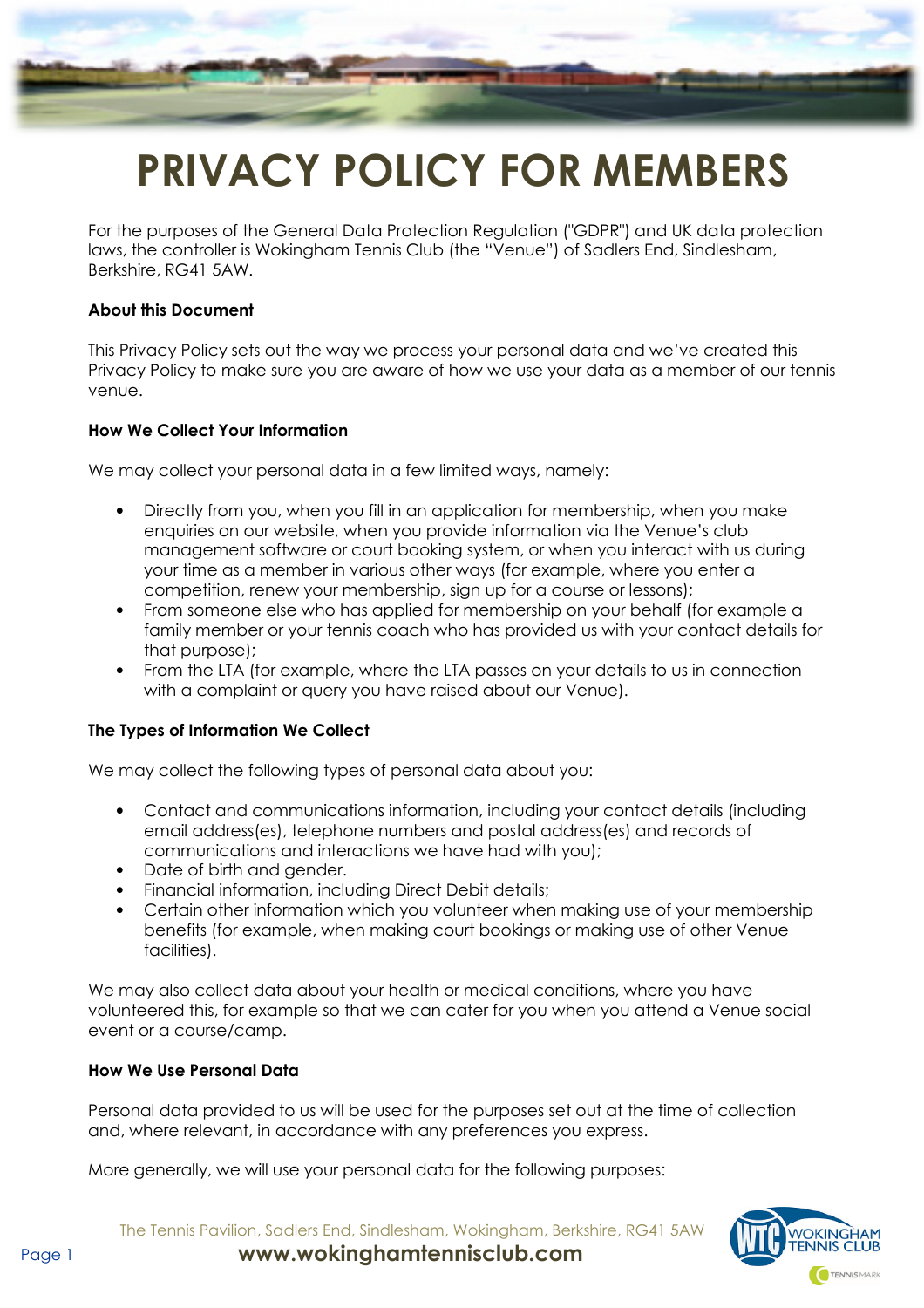- Administration of your Venue membership, including:
	- o informing you about court / facilities opening hours;
	- o taking payment of membership fees;
- Fulfilment of orders for goods and services, including court bookings;
- Administration of the Wimbledon ballot;
- Research and statistical analysis about who is playing tennis in our Venue;
- Communication about our Venue activities that we think may be of interest to you;
- Storing your details on the software platform (Clubspark) we use for our online Venue member management database / court booking system. Please note that your own use of the software or system is subject to the Terms and Conditions and Privacy Policy published on that site;
	- o where this is necessary for our legitimate interests (for example in increasing use of our Venue's facilities and participation in the game generally);
- Promoting our Venue and promoting goods and services of third parties (for example, equipment suppliers, operators of coaching courses, and organisers of tennis events) where we think this will be of interest to you;
	- $\circ$  where this is necessary for our legitimate interests (or the legitimate interests of a third party), and/or where we have your consent, as applicable.

# Your Marketing Preferences

We will always respect your wishes in respect of what type of communications you want to receive from us and how you want to receive them. There are some communications, however, that we need to send you regardless of your marketing preferences in order for us to fulfil our contractual obligations to you as a member of our Venue. Examples of these essential service communications are:

- Records of transactions, such as payment receipts or Direct Debit confirmations (as applicable).
- Membership related mailings such as your membership renewal reminder, notices of formal meetings and information about venue closures and holiday opening hours.

You are in control of how we communicate with you. You can update your choices and/or your contact details by contacting us at:

Email: wokinghamtennismembership@gmail.com Post: The Administrator, Wokingham Tennis Club, Sadlers End, Sindlesham, Berkshire, RG41 5AW

# Sharing your Information with Others

We do not sell or share your personal data for other organisations to use other than as set out below.

Personal data collected and processed by us may be shared with the following third parties, where necessary:



The Tennis Pavilion, Sadlers End, Sindlesham, Wokingham, Berkshire, RG41 5AW

Page 2 **www.wokinghamtennisclub.com**